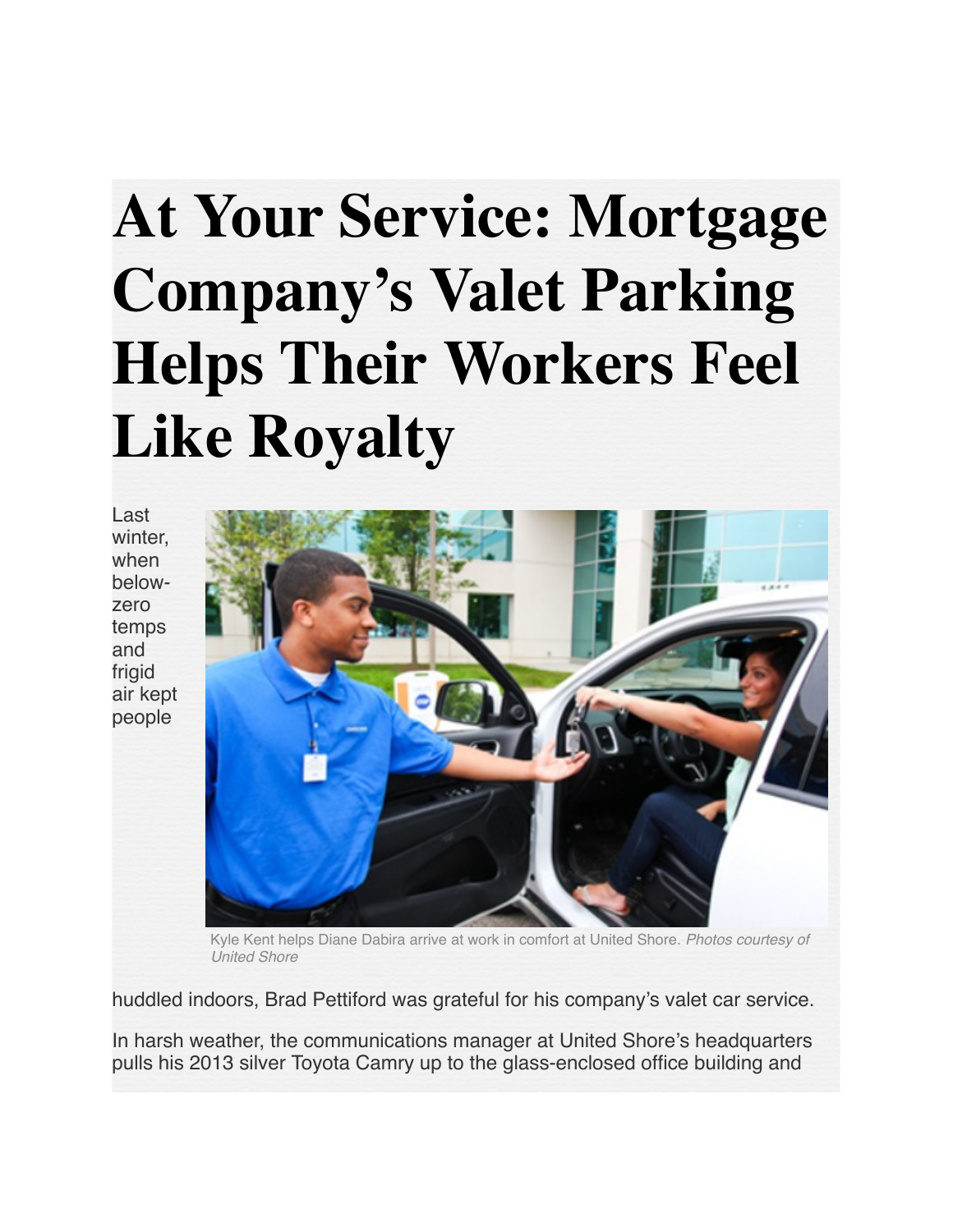before he can get out, his door is opened by a gracious valet with a generous smile. Another valet opens the building door and wishes him a good day.

"I felt like a celebrity," says Pettiford, 28, before heading to work for the mortgage company. Pettiford had only used valet parking before on his wedding day.

But this valet service is not for C-Suite types; in fact executives are discouraged. The service is for staff, and up to 250 people use it daily. It's free –and tipping is not allowed

"One of my least favorite things is having to scrape off the windows and let my car warm up when it's icy and cold," he says. "Before I leave work for the day, I call the valet and say I'm ready to go. They say, 'Sure thing, Brad,' and have my car warmed up and waiting for me at the curb."

According to a study on Retaining Talent by the Society for Human Resource Management, one of the most critical issues facing organizations today is how to keep good employees. Strengthening employee engagement is one way to keep good people, the report shows. Engagement refers to people who are satisfied with their jobs, their colleagues and the amenities of their workplace.

More than that, though, a satisfied worker knows their job is important – they "take pride in the company and believe that their employer values their contributions," the study reveals. Employees who feel "embedded" in the company, and who feel valued, are five times less likely to leave.



Laura Lawson is chief people officer at United Shore.

Valet car service is one of many ways United Shore tries to make the 1,350 people working at its Troy, Mich., headquarters feel special and valued, says Laura Lawson, chief people officer. She heads the family owned company's Team Member Services department, which is the name Lawson gave to what used to be Human Resources.

"It's so much bigger than HR," says Lawson, 38. "Our people are our greatest asset. We are always looking for ways to roll out the red carpet. We focus on servicing clients with 'wow factor'; we first have to show our people the 'wow factor' if we want them to show it to our customers."

Team members say it feels like the company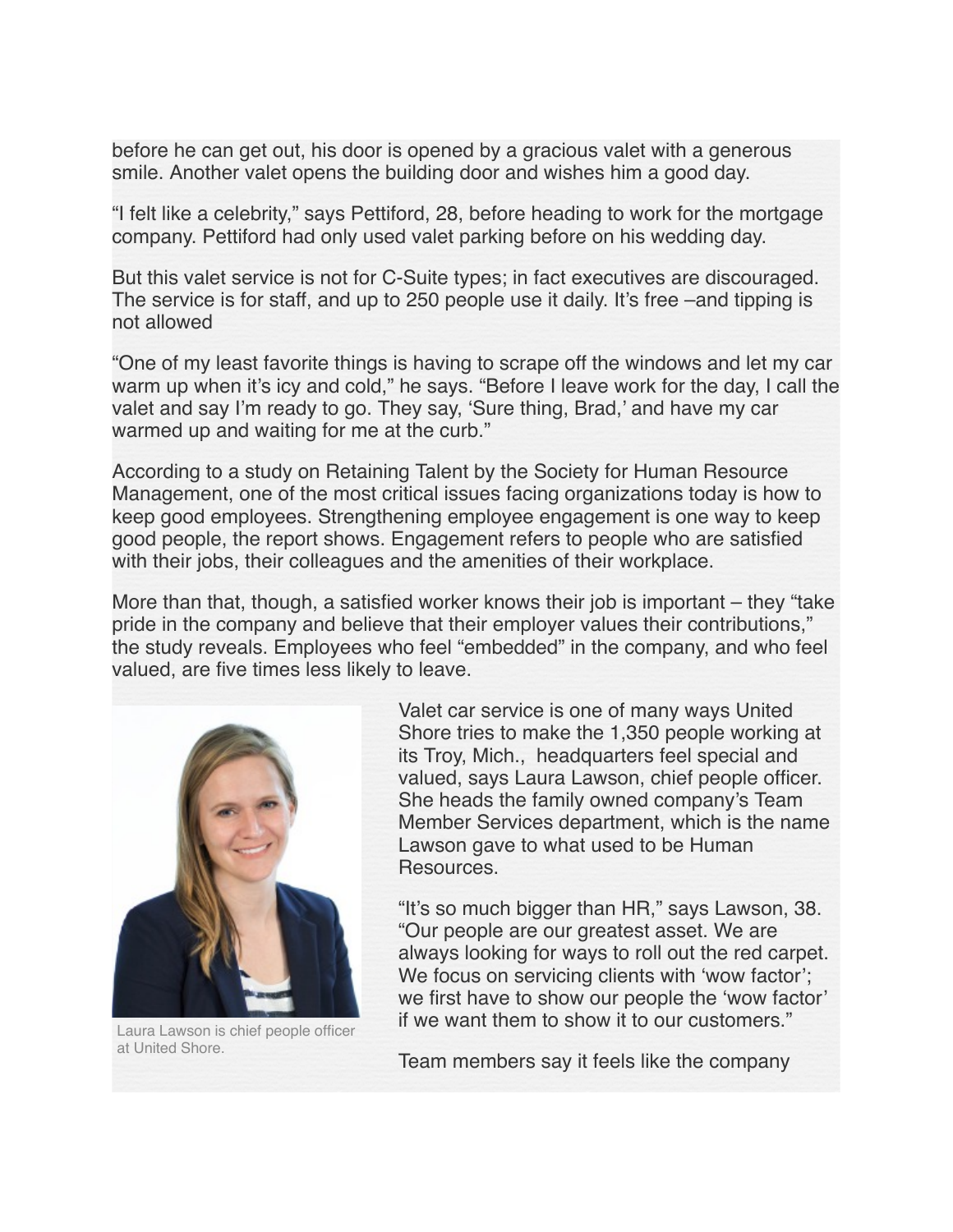prioritizes "work-life balance," says Pettiford, which explains other perks like onsite dry cleaning, a cafeteria and Starbucks on the premises, and a gym for staff to use before and after work or at lunch.

"The company is focused on making sure we have amenities and services so the rest of our lives are efficient," Pettiford says. "They want people to feel happy working here, and so they try to reduce the stress of our lives. I don't have to wait for 15 minutes in line at Starbucks on my way in to work and make my commute longer. I can get my coffee here on the way to my desk."

"It makes you feel like



Monis Ahsan helps co-worker Bettie Williams keep dry in the rain outside the office. United Shore's valet service is for staff. Executives are discouraged from using it.

royalty," she says. "You can't help but think, 'Wow, I feel so important.' We want our team members to feel like they're the most powerful people."

The company is home to the No.1 wholesale lender in the nation, United Wholesale Mortgage. They are top ranked in number of loans closed and number of purchase loans.

United Shore emphasizes investing in their employees from the top down so staff members want to build a career there, Lawson adds.

"We want to hire to retire. We don't want our people to leave, so we help them feel